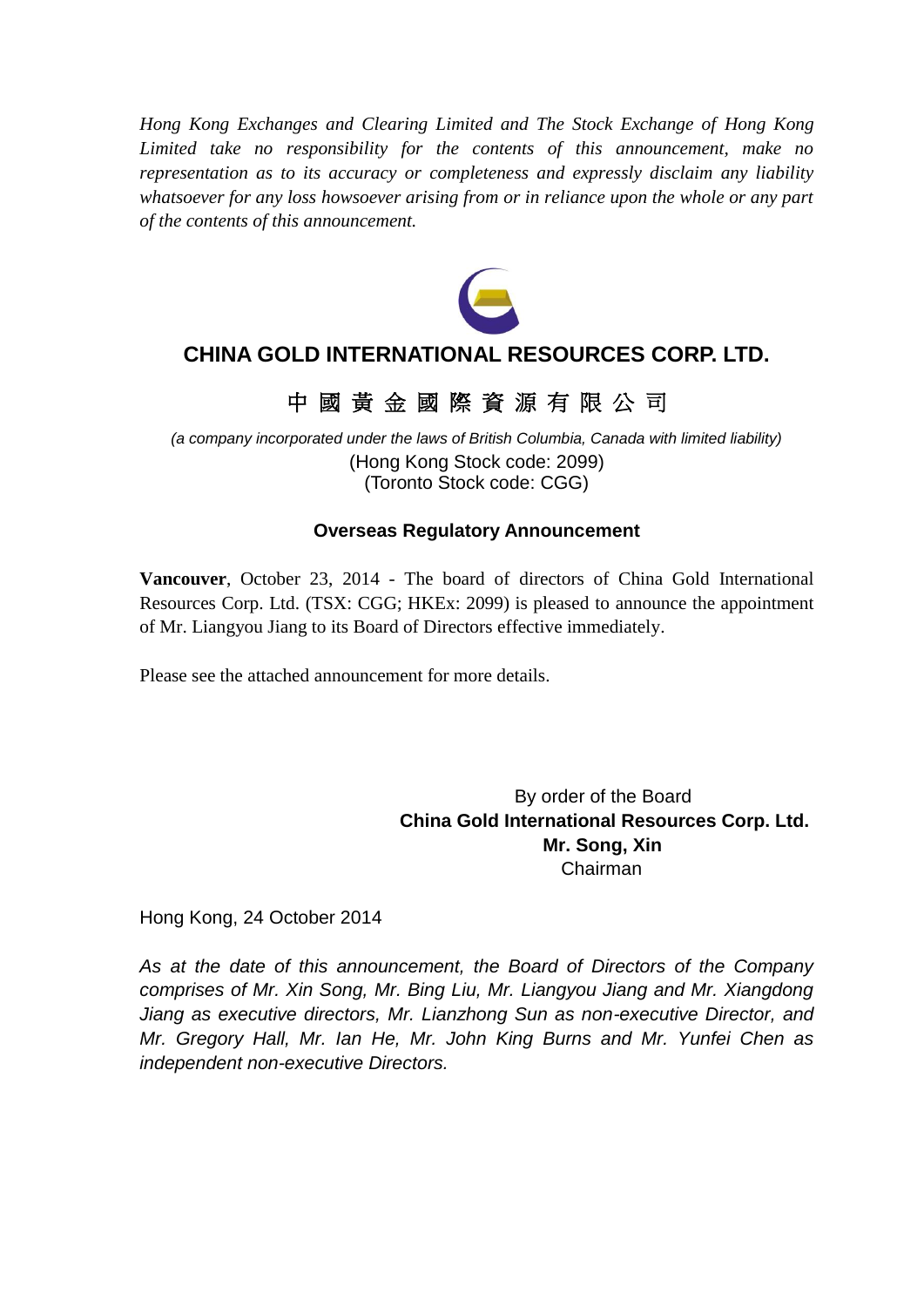

**\_\_\_\_\_\_**

#### **China Gold International Resources Announces New Director Appointment.**

VANCOUVER, October 23, 2014 - China Gold International Resources Corp. Ltd. (TSX: CGG; HKEx: 2099) (the "Company" or "China Gold International Resources") is pleased to announce the appointment of Mr. Liangyou Jiang to its Board of Directors effective immediately.

As previously announced, Mr. Jiang joined the Company in August 2010, served the company in various senior management roles and on August 18, 2014 was appointed as Senior Executive Vice President of the Company.

Commenting on Mr. Jiang's election to the Board, Mr. Bing Liu, the Chief Executive Officer of the Company, said, "We are delighted to welcome Mr. Jiang to the Board as his extensive leadership experience and in depth knowledge of our operations will be extremely valuable for the Company and we look forward to his perspective as a Director of the Company."

Mr. Zhanming Wu stepped down from his role as a Director of the Company for personal reasons. The Company is grateful to Mr. Wu for many years of his contributions to the company.

Analysts, investors, media and general public are encouraged to visit the Company's website, sedar.com or hkexnews.hk or contact the Company with any questions.

#### *About China Gold International Resources*

China Gold International Resources Corp. Ltd. is based in Vancouver, BC, Canada and operates both profitable and growing mines, the CSH Gold Mine in Inner Mongolia, and the Jiama Copper-Polymetallic Mine in Tibet Autonomous Region of the People's Republic of China. The Company's objective is to continue to build shareholder value by growing production at its current mining operations, expanding its resource base, and aggressively acquiring and developing new projects internationally. The Company is listed on the Toronto Stock Exchange (TSX: CGG) and the Main Board of The Stock Exchange of Hong Kong Limited (HKEx: 2099).

For additional information:

**Elena M. Kazimirova Investor Relations Manager and Financial Analyst Tel:** +1.604.695 5031 **Email:** [info@chinagoldintl.com](mailto:info@chinagoldintl.com) **Website:** www.chinagoldintl.com

#### *Cautionary Note About Forward-Looking Statements*